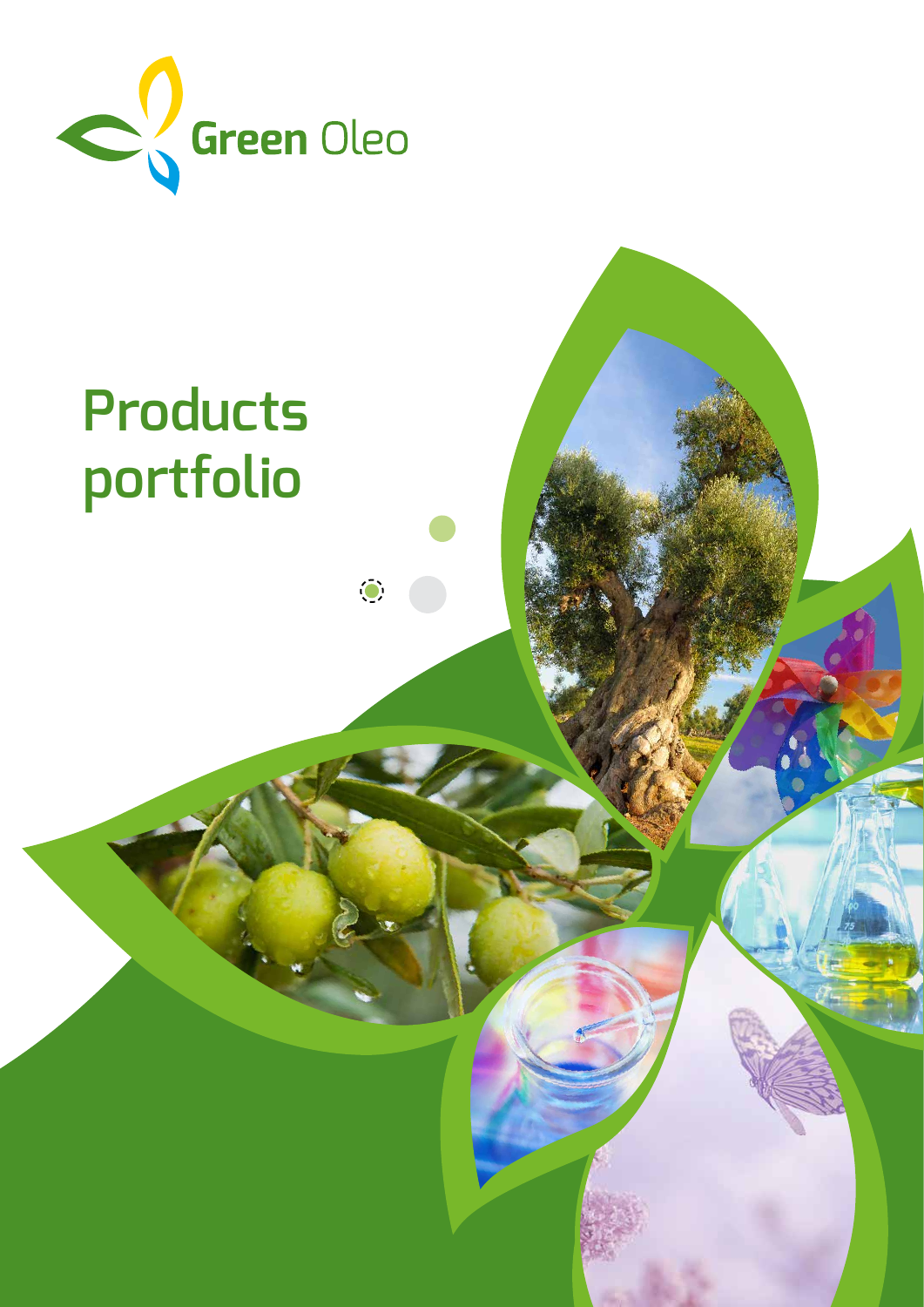# **Green Oleo Products**

| <b>GLYCERINES</b>             |                                                     | Glycerol (%)  | Color (apha)                    |
|-------------------------------|-----------------------------------------------------|---------------|---------------------------------|
| Greencerine <sup>®</sup> 9078 | Heat stable Glycerine                               | $99,5 - 99,8$ | <10                             |
| Greencerine <sup>®</sup> 9083 | Glycerine                                           | $99,5 - 99,8$ | <10                             |
| Greencerine <sup>®</sup> 9086 | Vegetable Glycerine                                 | $99,5 - 99,8$ | <10                             |
| Greencerine <sup>®</sup> 9091 | Vegetable Glycerine (GMO free) $\bigodot$           | $99,5 - 99,8$ | <10                             |
| Greencerine <sup>®</sup> 9092 | Vegetable Glycerine (olive based ECOCERT)           | $99,5 - 99,8$ | <10                             |
|                               |                                                     |               |                                 |
| <b>OLEIC ACIDS</b>            |                                                     | $C18:1$ (%)   | <b>Iodine Value</b><br>(g/100g) |
| Greenolene <sup>®</sup> 6900  | Oleic Acid                                          | $65 - 75$     | $89 - 97$                       |
| Greenolene® 6907              | Oleic Acid                                          | $67 - 74$     | $90 - 97$                       |
| Greenolene® 6908              | Oleic Acid                                          | $65 - 75$     | $90 - 96$                       |
| Greenolene® 6909              | Oleic Acid                                          | $65 - 80$     | $90 - 100$                      |
| Greenolene <sup>®</sup> 6910  | Oleic Acid                                          | $65 - 80$     | $89 - 97$                       |
| Greenolene <sup>®</sup> 6928  | Vegetable Oleic Acid (100% olive based) $\bigoplus$ | $74 - 80$     | $95 - 105$                      |
| Greenolene <sup>®</sup> 6931  | Vegetable Oleic Acid                                | $72 - 80$     | $95 - 105$                      |
| Greenolene <sup>®</sup> 6936  | Vegetable Oleic Acid (high % oleic acid)            | $90 - 100$    | 88 - 98                         |
| Greenolene <sup>®</sup> 6937  | Vegetable Oleic Acid (high % oleic acid)            | $80 - 88$     | $87 - 94$                       |

| <b>OLIVE FATTY ACIDS</b>                                                             |             | Color<br>(typical Y/R) | <b>Cloud Point</b><br>$(^{\circ}C)$ |
|--------------------------------------------------------------------------------------|-------------|------------------------|-------------------------------------|
| Fatty Acids (low Cloud Point, max 12°C)<br>Greenfac <sup>®</sup> 7937                | 70          | $15/1.5**$             | $12 \text{ max}$                    |
| Fatty Acids (standard olive)<br>Greenfac <sup>®</sup> 7981                           | 66          | $15/1.5**$             | $20 - 32$                           |
| Fatty Acids (high quality with lighter color)<br>Greenfac <sup>®</sup> 7983          | 68          | $10/1**$               | $20 - 30$                           |
| Fatty Acids (high quality with C18:1 > 69%) $\bigodot$<br>Greenfac <sup>®</sup> 7986 | 71          | $15/1.5**$             | $18 - 26$                           |
| Fatty Acids (standard olive) $\bigodot$<br>Greenfac <sup>®</sup> 7987                | 68          | $15/1.5**$             | $20 - 30$                           |
|                                                                                      | (% typical) |                        |                                     |

**\* Color LOV 1" \*\* Color LOV 5 ¼"**

| <b>OTHER FATTY ACIDS</b>   |                                   | <b>Iodine Value</b><br>(g/100g) | Color<br>(typical Y/R) |
|----------------------------|-----------------------------------|---------------------------------|------------------------|
| Greenfac <sup>®</sup> 7911 | Fatty Acids (nut type)            | $85 - 105$                      | $10/1**$               |
| Greenfac <sup>®</sup> 7913 | Fatty Acids (cotton type)         | $95 - 110$                      | $10/1**$               |
| Greenfac <sup>®</sup> 7923 | Fatty Acids (high quality tallow) | $52 - 63$                       | $1/0.3 *$              |
| Greenfac <sup>®</sup> 7935 | Fatty Acids (standard tallow)     | $50 - 62$                       | $2,5/0,5*$             |
| Greenfac <sup>®</sup> 7938 | Fatty Acids (palm type)           | $48 - 58$                       | $2,5/0,5*$             |
| Greenfac <sup>®</sup> 7972 | Fatty Acids (vegetable, no palm)  | $40 - 50$                       | $30/3$ **              |
| Greenfac <sup>®</sup> 7974 | Fatty Acids (vegetable, no palm)  | $55 - 65$                       | $5/1**$                |
| Greenfac <sup>®</sup> 8958 | Fatty Acids (tall oil type)       | $120 - 130$                     | $15/1.5$ **            |
| Greenfac <sup>®</sup> 8959 | Fatty Acids (tall oil type)       | 130-145                         | $10/1**$               |

**\* Color LOV 1" \* Color LOV 5 ¼"**

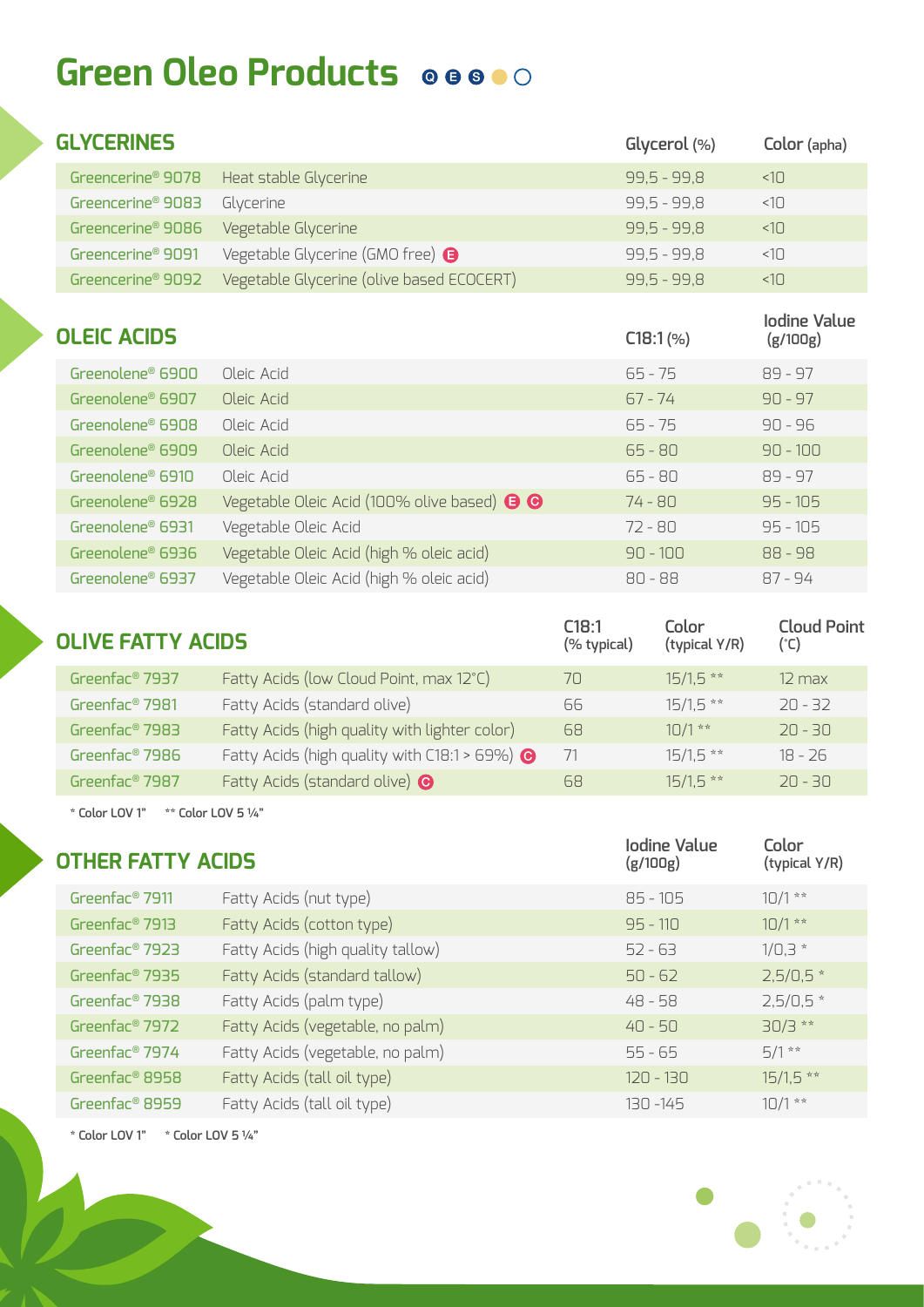|                            | <b>POLY-UNSATURED FATTY ACIDS</b>                                             | C18:1<br>(% typical) | % typical | $C18:2 + C18:3$                       | <b>Iodine Value</b><br>(g/100g) |
|----------------------------|-------------------------------------------------------------------------------|----------------------|-----------|---------------------------------------|---------------------------------|
| Greenfac <sup>®</sup> 8950 | Fatty Acids (mixed seed type)                                                 | 33                   | 52        |                                       | $128 - 138$                     |
| Greenfac <sup>®</sup> 8951 | Fatty Acids (mixed seed type)                                                 | 35                   | 50        |                                       | $123 - 130$                     |
| Greenfac <sup>®</sup> 8952 | Fatty Acids (mixed seed type)                                                 | 38                   | 48        |                                       | $115 - 130$                     |
| Greenfac <sup>®</sup> 8953 | Fatty Acids (soya type)                                                       | 35                   | 59        |                                       | $132 - 140$                     |
| Greenfac <sup>®</sup> 8954 | Fatty Acids (mixed seed type)                                                 | 35                   | 50        |                                       | $125 - 135$                     |
| Greenfac <sup>®</sup> 8960 | Fatty Acids (sunflower)                                                       | 27                   | 59        |                                       | $125 - 140$                     |
| Greenfac <sup>®</sup> 8962 | Fatty Acids (winterized sunflower)                                            | 32                   | 61        |                                       | $136 - 150$                     |
| <b>STEARIC ACIDS</b>       |                                                                               | $C16$ (%)            | C18(%)    | <b>Iodine Value Color</b><br>(g/100g) | (typical Y/R)                   |
|                            | Greenstearine <sup>®</sup> 4900 Fatty Acids (standard quality)                | $43 - 52$            | $40 - 52$ | 1 max                                 | $1,5/0,3$ **                    |
|                            | Greenstearine <sup>®</sup> 4906 Fatty Acids (standard quality)                | $48 - 52$            | $43 - 47$ | $0,5$ max                             | $1/D, 2 * *$                    |
|                            | Greenstearine <sup>®</sup> 4909 Fatty Acids (optimized shrinkage for candles) | $35 - 37$            | $55 - 57$ | 1 max                                 | $1/0,2$ **                      |
|                            |                                                                               |                      |           |                                       |                                 |

| Greenstearine® 4910             | Fatty Acids (standard quality)                                                       | $24 - 35$          | $60 - 70$  | $2$ max       | $2,5/0,5$ **      |
|---------------------------------|--------------------------------------------------------------------------------------|--------------------|------------|---------------|-------------------|
| Greenstearine® 4911             | Fatty Acids (high quality)                                                           | $42 - 49$          | $44 - 52$  | $0.5$ max     | $1/D, 2 \times 2$ |
| Greenstearine <sup>®</sup> 4913 | Fatty Acids (high stability)                                                         | $24 - 32$          | $61 - 69$  | 1 max         | $1/0,2$ **        |
| Greenstearine <sup>®</sup> 4916 | Fatty Acids (standard quality)                                                       | 37 - 49            | $42 - 57$  | $2$ max       | $2,5/0,5$ **      |
|                                 | Greenstearine <sup>®</sup> 4919  Fatty Acids (high quality and high stability)       | $24 - 32$          | $61 - 69$  | $0.5$ max     | $1/0,1***$        |
|                                 | Greenstearine <sup>®</sup> 4922 Fatty Acids (vegetable)                              | $27 - 35$          | $60 - 70$  | $2$ max       | $1,5/0,3$ **      |
|                                 | Greenstearine <sup>®</sup> 4923 Fatty Acids (vegetable, RSPO MB)                     | $40 - 52$          | $45 - 54$  | $2$ max       | $1/0.2**$         |
|                                 | Greenstearine® 4926 Fatty Acids (vegetable, high stearic %)                          | $\bigcap -\bigcap$ | $92 - 95$  | $\exists$ max | $2,5/0,5$ **      |
|                                 | Greenstearine <sup>®</sup> 4928 Fatty Acids (vegetable, 100% olive based) $\bigodot$ | $46 - 56$          | $40 - 50$  | $0,7$ max     | $2/0,2**$         |
|                                 | Greenstearine® 4929 Fatty Acids (vegetable, RSPO MB)                                 | $47 - 47$          | $53 - 58$  | $0.5$ max     | $1/0,2$ **        |
|                                 | Greenstearine <sup>®</sup> 4931 Fatty Acids (rubber grade)                           | typical 35         | typical 45 | 5 max         | $2,5/0,5$ **      |
|                                 | Greenstearine <sup>®</sup> 4935 Fatty Acids (rubber grade)                           | $75 - 57$          | $43 - 70$  | 2 max         | $15/1.5$ **       |
|                                 | Greenstearine <sup>®</sup> 4936 Fatty Acids (rubber grade)                           | $40 - 65$          | $20 - 40$  | 5 max         | $20/2**$          |

**\* Color LOV 1" \*\* Color LOV 5 ¼"**

|                            | <b>PARTIALLY HYDROGENATED FATTY ACIDS</b> | <b>Iodine Value</b><br>(g/100g) |
|----------------------------|-------------------------------------------|---------------------------------|
| Greenfac <sup>®</sup> 5904 | Fatty Acids (palm based)                  | $38 - 43$                       |
| Greenfac <sup>®</sup> 5905 | Fatty Acids (tallow based)                | $38 - 46$                       |
| Greenfac <sup>®</sup> 5928 | Fatty Acids (olive based)                 | $38 - 46$                       |
| Greenfac <sup>®</sup> 9593 | Fatty Acids (tallow based)                | $83 - 87$                       |
| Greenfac <sup>®</sup> 9598 | Fatty Acids (vegetable based)             | $87 - 95$                       |
| Greenfac <sup>®</sup> 9707 | Fatty Acids (palm based)                  | $18 - 23$                       |

#### **SODIUM SOAP**

| Greensavon® 1634 | Sodium Soap (C16 and C18)                                         | Greensavon 1875 | Sodium Soap (olive/coconut soap)      |
|------------------|-------------------------------------------------------------------|-----------------|---------------------------------------|
| Greensavon® 1828 | Sodium Soap (hardened olive soap)                                 | Greensavon 1876 | Sodium Soap (olive soap) <b>O</b>     |
|                  | Greensavon <sup>®</sup> 1864    Sodium Soap (stearic acid soap)   | Greensavon 1877 | Sodium Soap (tallow soap)             |
|                  | Greensavon <sup>®</sup> 1866    Sodium Soap (tallow/coconut soap) | Greensavon 1878 | Sodium Soap (oleic acid/coconut soap) |

### **Green Oleo**